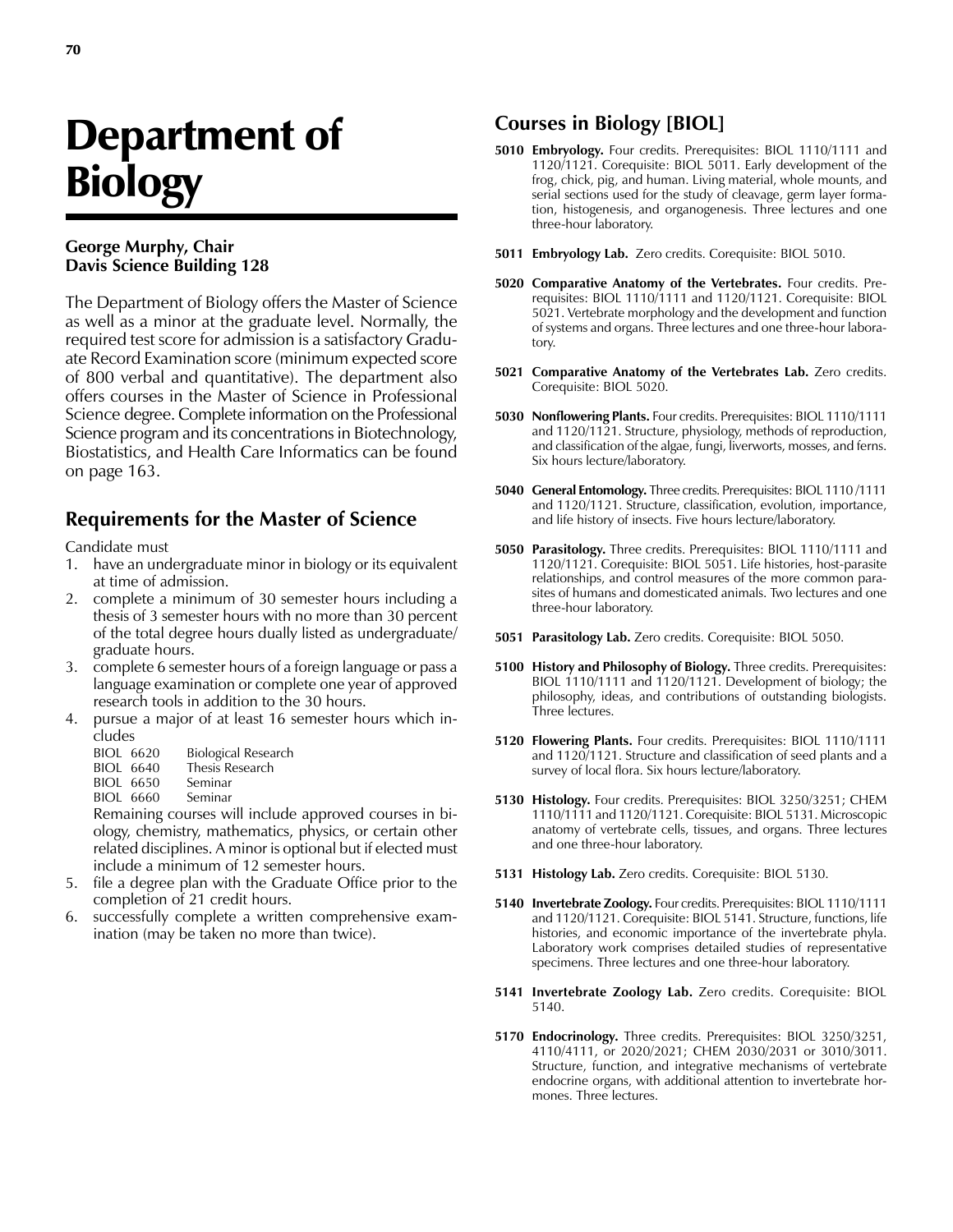- **5180 Vertebrate Zoology.** Four credits. Prerequisites: BIOL 1110/1111 and 1120/1121. Corequisite: BIOL 5181. Structure, life history, and classification of fish, amphibians, reptiles, birds, and mammals. Local representatives emphasized. Three lectures and one three-hour laboratory.
- **5181 Vertebrate Zoology Lab.** Zero credits. Corequisite: BIOL 5180.
- **5220 Ichthyology.** Four credits. Prerequisites: BIOL 1110/1111 and 1120/1121. Corequisite: BIOL 5221. The morphology, physiology, taxonomy, and ecology of fishes. Three lectures and one threehour laboratory.
- **5221 Ichthyology Lab.** Zero credits. Corequisite: BIOL 5220.
- **5240 General Ecology.** Four credits. Prerequisites: BIOL 1110/1111 and 1120/1121; CHEM 1110/1111 or consent of instructor. Corequisite: BIOL 5241. Basic concepts of the ecosystem and community, aquatic and terrestrial habitats, and population ecology; complemented by field and laboratory activities. Three lectures and one three-hour laboratory per week.
- **5241 General Ecology Lab.** Zero credits. Corequisite: BIOL 5240.
- **5250 Limnology.** Four credits. Prerequisites: BIOL 1110/1111, 1120/1121; CHEM 1110/1111. Corequisite: BIOL 5251. Biological, chemical, and physical aspects of lakes and streams. Not open to students who have had Aquatic Ecology. Three lectures and one three-hour laboratory.
- **5251 Limnology Lab.** Zero credits. Corequisite: BIOL 5250.
- **5260 Nature Study.** Three credits. Prerequisites: BIOL 1110/1111 and 1120/1121. Identification of local plants and animals and a consideration of the ecological principles governing them. Four hours lecture/laboratory.
- **5320 Seminar: Advancements in Biology.** Two credits. A broad overview of biological principles and recent research developments. Two lectures.
- **5330- Biome Analysis.** One to four credits. Prerequisite: Permission
- **5333** of department. An intensive classroom and on-site study of a specific biome with special emphasis on data collection and analysis. Consult department head for specific credits and costs.
	- **5331 Biome Analysis Cedar Glade**
	- **5332 Biome Analysis Marine**
	- **5333 Biome Analysis Desert**
- **5390 Ethology.** Four credits. Prerequisite: BIOL 1110/1111. Corequisite: BIOL 5391. Innate and learned animal behavior in primitive and advanced animals including behavior associated with space, reproduction, and food getting. Three lectures and one three-hour laboratory.
- **5391 Ethology Lab.** Zero credits. Corequisite: BIOL 5390.
- **5460 Human Genetics.** Three credits. Prerequisite: BIOL 3250/3251. Corequisite: BIOL 5461. Application of the fundamental laws of inheritance to humans. Two lectures and one two-hour laboratory.
- **5461 Human Genetics Lab.** Zero credits. Corequisite: BIOL 5460.
- **5500 Plant Physiology.** Four credits. Prerequisites: BIOL 3250/3251; CHEM 2030/2031 or 3010/3011. Plant growth; development and metabolism at the cellular and whole plant levels. Six hours lecture/laboratory.
- **5510 Food/Industrial Microbiology.** Four credits. Prerequisite: BIOL 2230/2231. The interaction between microorganisms and food and industrial processes of importance to humans. Six hours lecture/laboratory.
- **5520 Plant Anatomy.** Four credits. Prerequisite: BIOL 1120/1121. Plant cells, tissues, and organs. Emphasis on the survival value of the plant's various structural features. Six hours lecture/laboratory.
- **5540 Topics in Environmental Education.** One to four credits. Prerequisite: Junior standing or above. An intensive classroom and field study of natural science and resources in Tennessee. Special emphasis on data collection, analysis, and problem solving. Target groups are graduate students and upper-division undergraduates in the areas of biology and education. Consult the department chair for specific credits and costs. This course will not apply to the biology major or minor.
- **5550 Biotechnology.** Three credits. Prerequisites: BIOL 2230/2231 and senior/graduate level. Instruction in both theory and application of current research methodologies in biology and molecular biology. Topics included immunochemistry, polymerase chain reaction, restriction enzyme analysis, and electrophoresis. Five hours lecture/laboratory.
- **5560 Neurobiology.** Four credits. Prerequisites: BIOL 1110/1111 and 1120/1121. Corequisite: BIOL 5561. Introduces comparative neurobiology. Topics include the basic structure and function of the nerve cell and organization of nervous systems of representative species of invertebrate and vertebrate animals. Three hours lecture and one three-hour laboratory.
- **5561 Neurobiology Lab.** Zero credits. Corequisite: BIOL 5560.
- **5570 Principles of Toxicology.** Three credits. Prerequisites: BIOL 1110/1111, 1120/1121; CHEM 1110/1111, 1120/1121, 3010/3011. Corequisite: BIOL 5571. Adverse effects of chemical agents on living organisms; current toxicological techniques in laboratory portion of course. Two hours lecture and one threehour laboratory.
- **5571 Principles of Toxicology Lab.** Zero credits. Corequisite: BIOL 5570.
- **5580 Marine Biology.** Four credits. Prerequisites: BIOL 1110/1111, 1120/1121; CHEM 1110/1111, 1120/1121. Corequisite: BIOL 5581. Biological, chemical, and physical characteristics of major marine environments and their associated flora and fauna. Three lectures and one three-hour laboratory.
- **5581 Marine Biology Lab.** Zero credits. Corequisite: BIOL 5580.
- **6060 Advanced Dendrology.** Three credits. Prerequisite: BIOL 1120/1121. Woody plants with special emphasis on classification, identification, and literature of important timber trees of North America. Five hours lecture/laboratory.
- **6070 Plants and Man.** Three credits. Prerequisite: BIOL 1120/1121. Human dependence on plants emphasized. Topics include origin of agriculture, fruits and nuts, grains and legumes, vegetables, spices and herbs, oils and waxes, medicinal plants, psychoactive plants, beverages, fibers and dyes, tannins, wood and ornamental plants. Three lectures.
- **6080 Advanced Mycology.** Four credits. Prerequisites: Graduate standing plus BIOL 1120/1121. Corequisite: BIOL 6081. Fungi, with emphasis on taxonomy, morphology, culture, and importance to humans. Three lectures and one three-hour laboratory.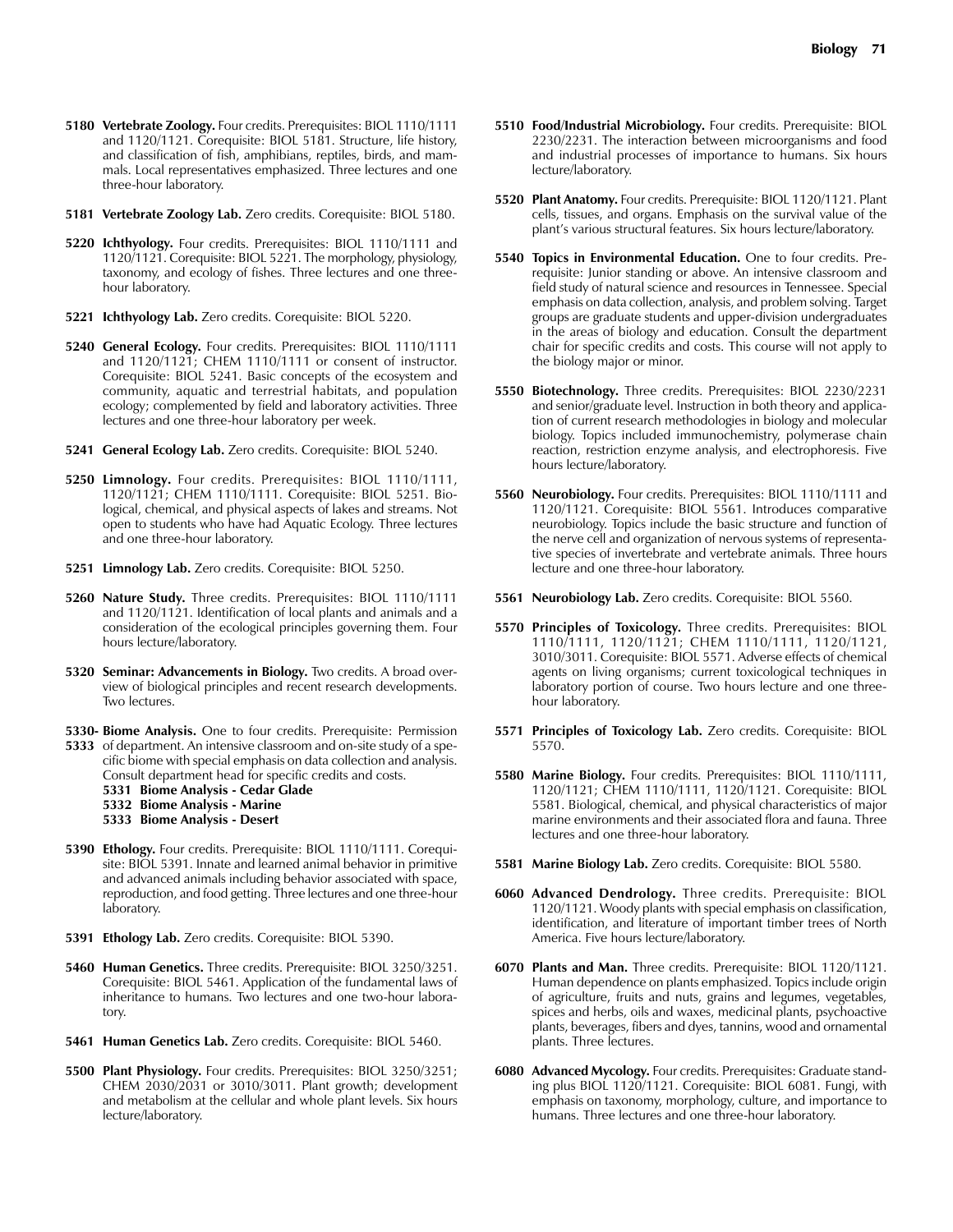- **6081 Advanced Mycology Lab.** Zero credits. Corequisite: BIOL 6080.
- **6120 Aquatic Ecology.** Three credits. Physical, chemical, and biotic conditions of freshwater lakes and streams and of population structure and dynamics in these environments. Not open to students who have had Limnology. Five hours lecture/laboratory.
- **6130 Ornithology.** Three credits. Corequisite: BIOL 6131. Structure, taxonomy, natural history, and identification of birds. Emphasizes field work. Two lectures and one three-hour laboratory.
- **6131 Orinthology Lab.** Zero credits. Corequisite: BIOL 6130.
- **6180 Mammalogy.** Three credits. Corequisite: BIOL 6181. Morphology, physiology, systematics, and the development of mammals. Two lectures and one three-hour laboratory.
- **6181 Mammalogy Lab.** Zero credits. Corequisite: BIOL 6180.
- **6200 Speciation.** Three credits. Prerequisite: BIOL 3250/3251. Mutation, natural selection, adaptation, isolating mechanisms, genetic drift, hybridization, ploidy in the process of species formation, and a history of the development and ideas of evolution. Two lectures.
- **6210 Protozoology.** Three credits. Corequisite: BIOL 6211. Morphology, physiology, reproduction, ecology, taxonomy, and life cycles of the protozoa. Two lectures and one three-hour laboratory.
- **6211 Protozoology Lab.** Zero credits. Corequisite: BIOL 6210.
- **6220 Herpetology.** Three credits. Prerequisites: BIOL 4240/4241 or 5240/5241. Corequisite: BIOL 6221. Morphology, natural history, and identification of amphibians and reptiles. Local representatives emphasized. Two lectures and one three-hour laboratory.
- **6221 Herpetology Lab.** Zero credits. Corequisite: BIOL 6220.



- **6270 Cell Metabolism and Human Disease.** Three credits. Prerequisites: BIOL 4110/4111 or 6330/6331; CHEM 3010/3011, 3530/3531. Metabolic pathways of mammalian cells and the diseases that result from genetic defects that disrupt their normal function.
- **6290 Advanced Scanning Electron Microscopy.** Four credits. Prerequisite: Permission of instructor. Application of scanning electron microscopy to study materials with emphasis on theory of scanning electron microscopy and preparation of biological specimens for microscopy. Seven hours lecture/laboratory.
- **6330 Principles of Physiology.** Four credits. Prerequisites: BIOL 3250/3251; CHEM 2030/2031 or 3010/3011. Corequisite: BIOL 6331. Physical and chemical properties of protoplasm, cells, and organisms and their relationships to life processes. Three lectures and one three-hour laboratory.
- **6331 Principles of Physiology Lab.** Zero credits. Corequisite: BIOL 6330.
- **6350 Biostatistical Analysis.** Four credits. Prerequisite: BIOL 3250/3251. Corequisite: BIOL 6351. Intermediate-level introduction to biostatistical procedures used in research. Three lectures and one three-hour laboratory.
- **6351 Biostatistical Analysis Lab.** Zero credits. Corequisite: BIOL 6350.
- **6360 Energy Dispersive X-Ray Theory and Analysis.** One credit. Prerequisite: BIOL 4290 or 6290. Theory of X-ray analysis and elemental analysis of materials using an energy dispersive X-ray system with scanning electron microscopy. One three-hour laboratory.
- **6380 Experimental Immunology.** Four credits. Prerequisite: BIOL 2230/2231. Corequisite: BIOL 6381. Mechanisms of immunity including the more recent developments in immunology. Three lectures and one two-hour laboratory.
- **6381 Experimental Immunology Lab.** Zero credits. Corequisite: BIOL 6380.
- **6390 Advanced Cell and Molecular Biology.** Four credits. Prerequisites: BIOL 2230/2231, 3250/3251; CHEM 2030/2031 or 3010/3011. Corequisite: BIOL 6391. Molecular biology of the cell with emphasis on current experimental techniques. Three lectures and one three-hour laboratory.
- **6391 Advanced Cell and Molecular Biology Lab.** Zero credits. Corequisite: BIOL 6390.
- **6400 Medicinal Plants.** Three credits. Prerequisite: BIOL 1120/1121. Plants affecting human health, including poisonous, psychoactive, and remedial plants. Ethnobotanical and modern medicinal uses considered. Three lectures.
- **6410 Advanced Transmitting Electron Microscopy.** Four credits. Prerequisite: Permission of instructor. Ultrastructure of the cell using basic and specialized techniques. Seven hours lecture/laboratory.
- **6430 Clinical and Pathogenic Microbiology.** Four credits. Prerequisite: BIOL 2230/2231. Comprehensive coverage of the most recent discoveries and techniques used for the identification of pathogenic organisms and their relationships to disease processes. Six hours lecture/laboratory.
- **6440 Advanced Virology.** Four credits. Prerequisites: BIOL 2230/2231; CHEM 1110/1111 and 1120/1121. Emphasizes the main virus families and their biochemical composition. Experimental ap